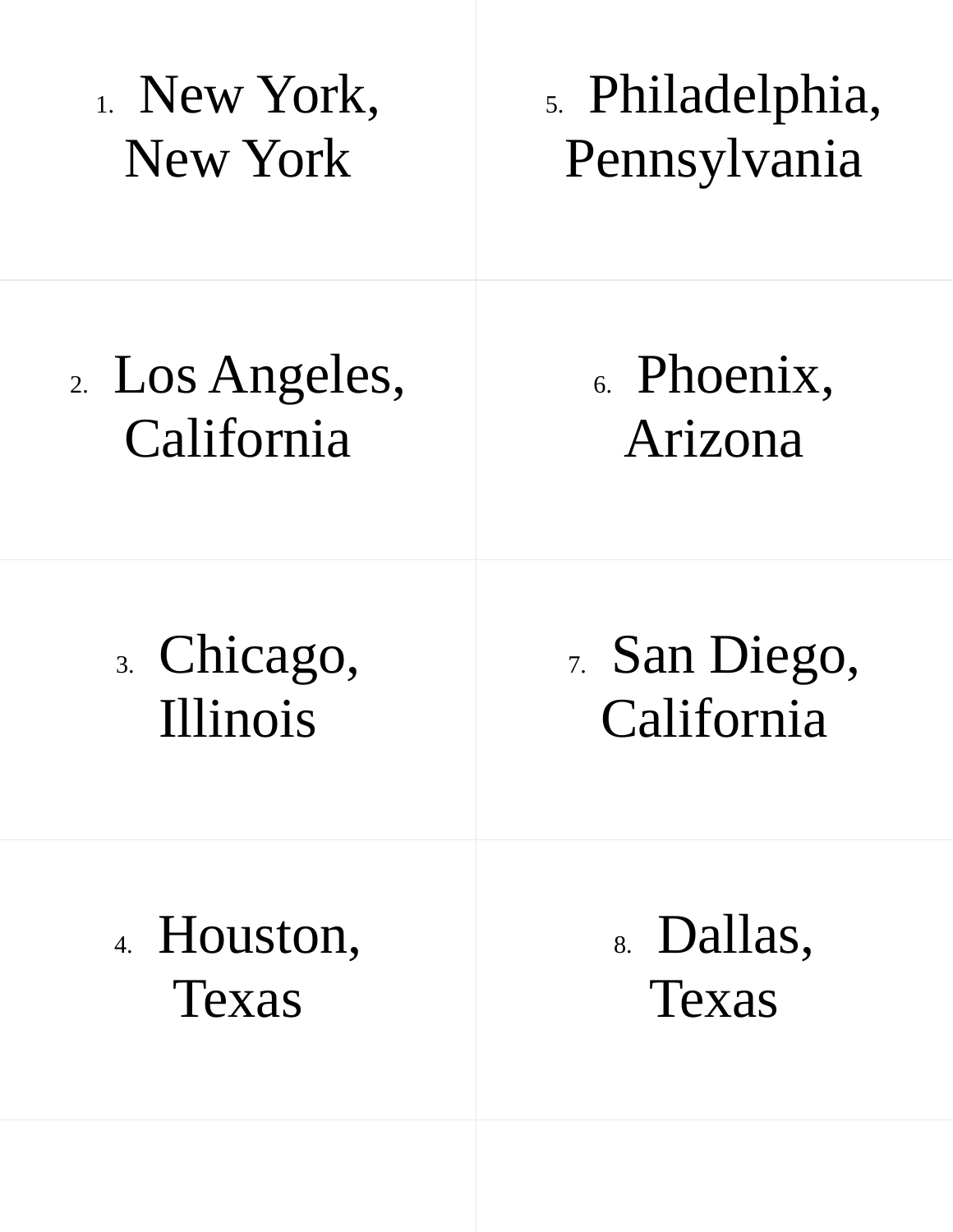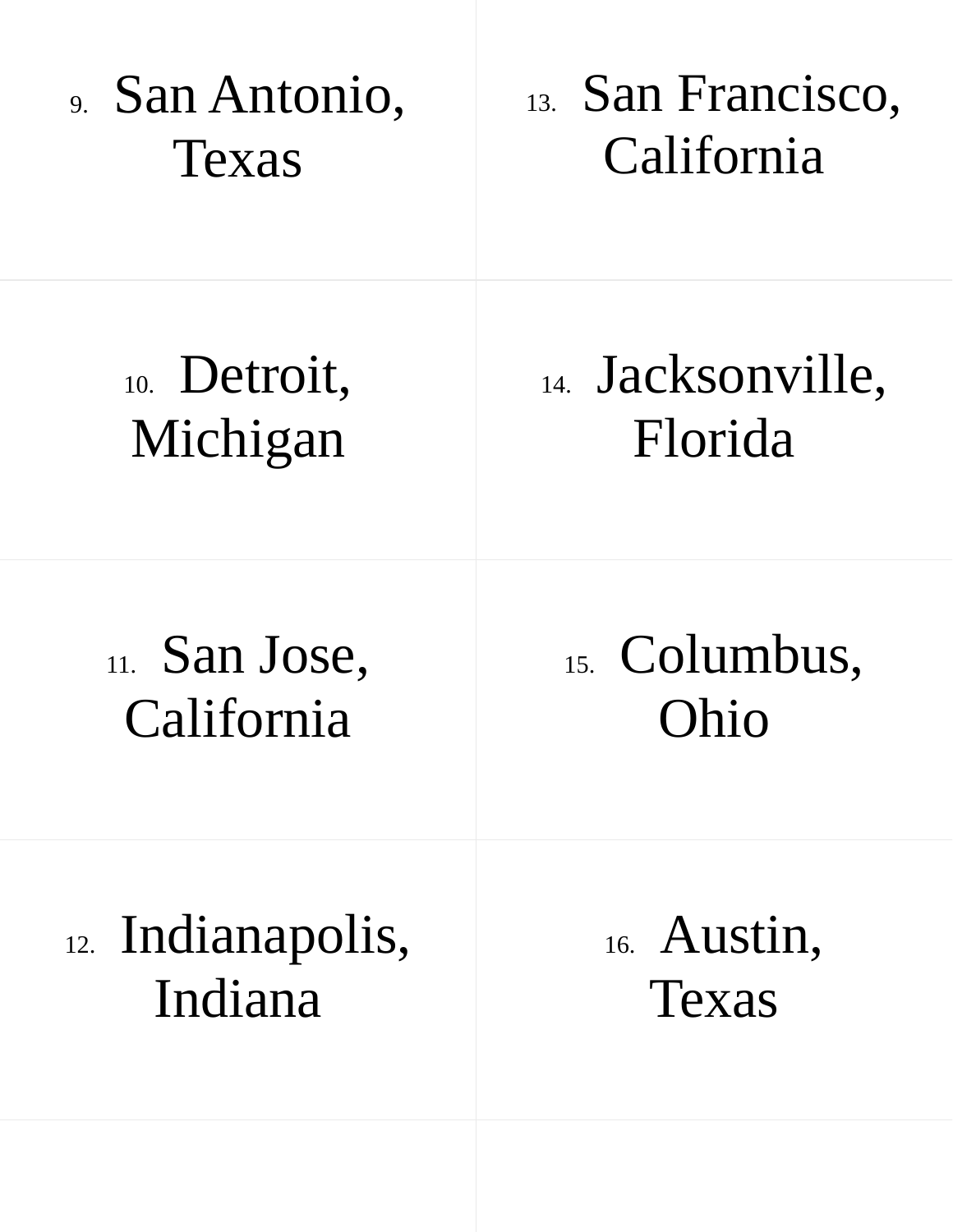17. Memphis, Tennessee 18. Baltimore, Maryland 19. Milwaukee, Wisconsin 20. Boston, **Massachusetts** 21. Charlotte, North Carolina 23. Washington, D.C. 24. Seattle, Washington 22. El Paso, Texas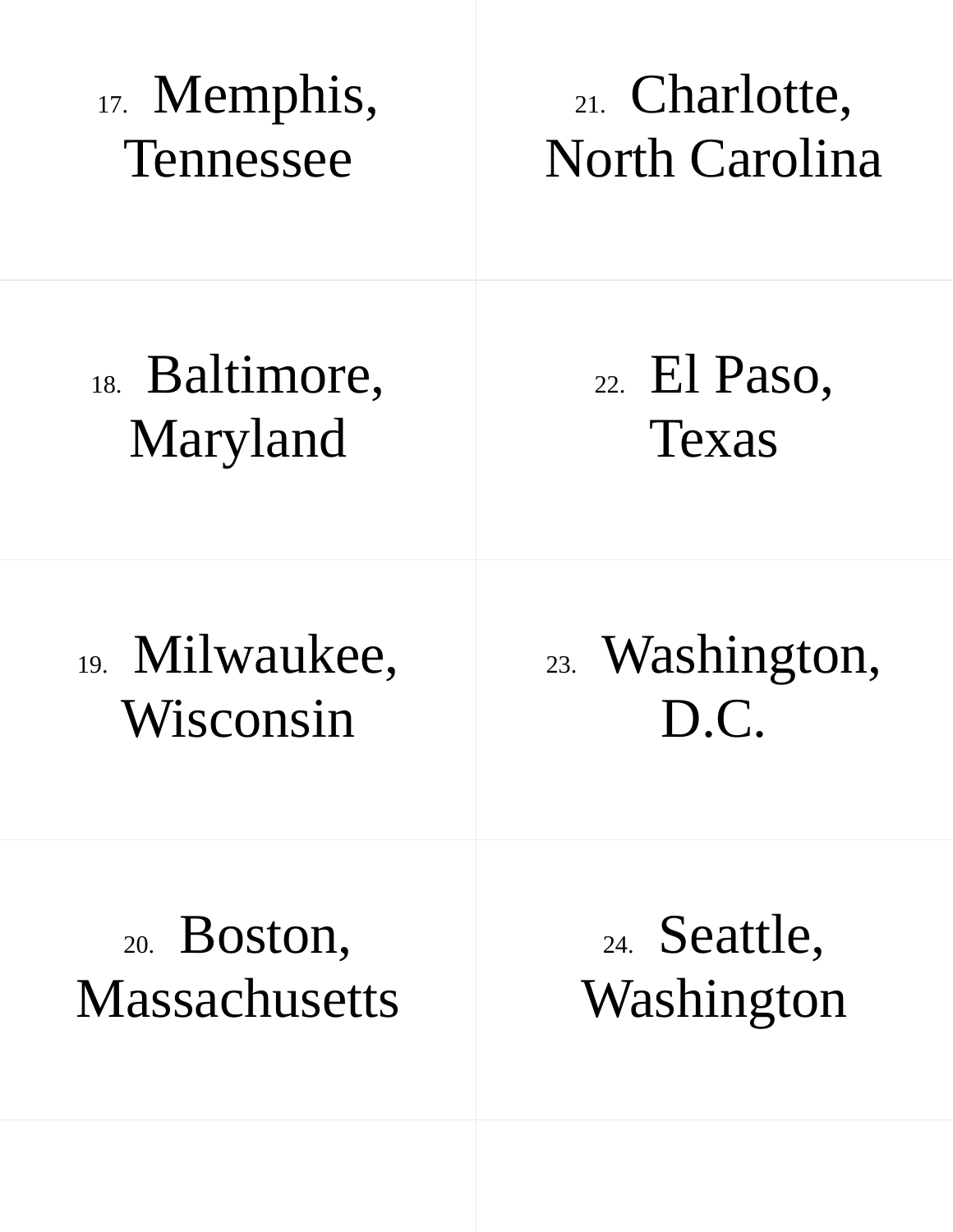25. Fort Worth, Texas 26. Denver, Colorado 27. Nashville, Tennessee 28. Portland, Oregon 29. Oklahoma City, Oklahoma 31. Tucson, Arizona 32. New Orleans, Louisiana 30. Las Vegas, Nevada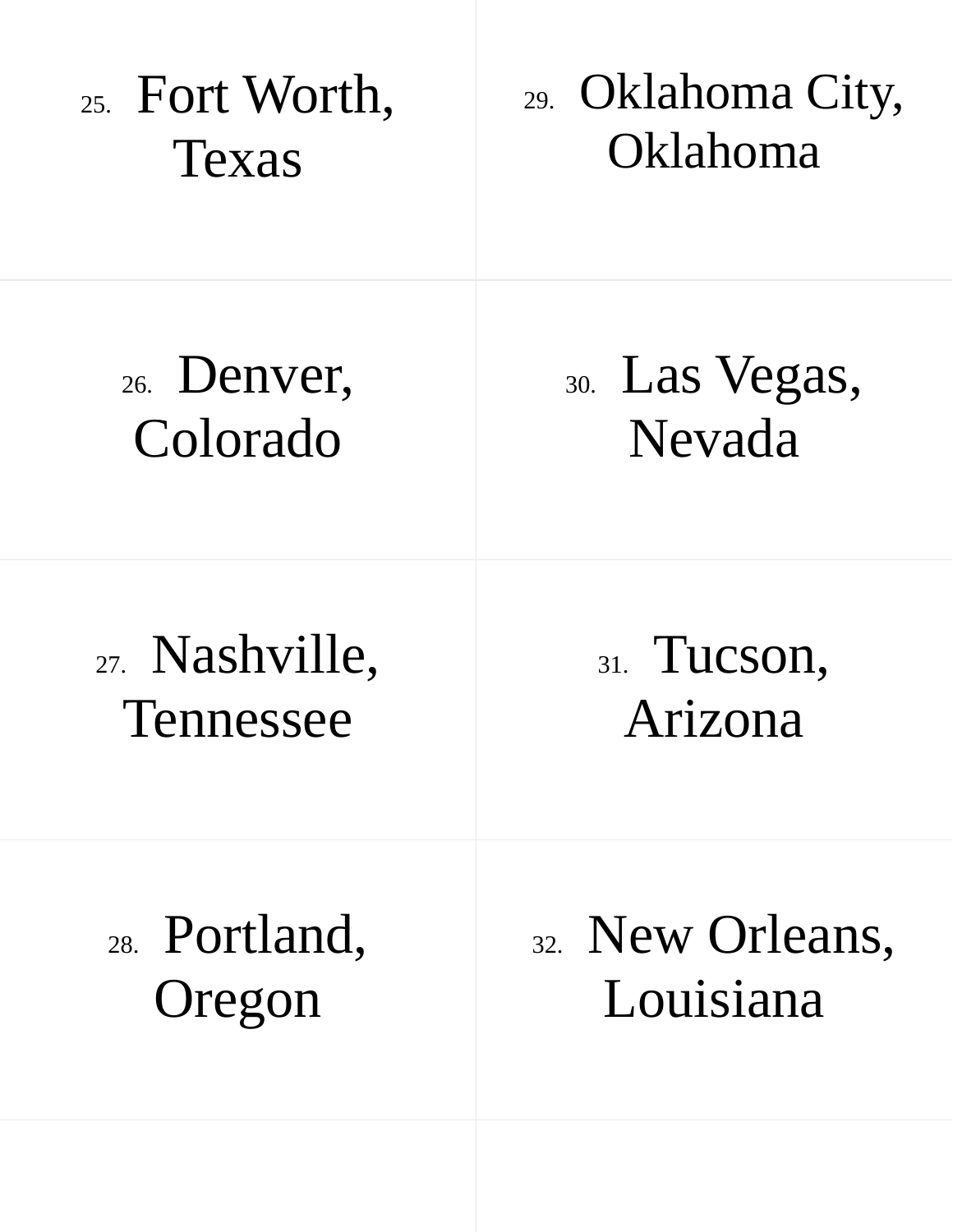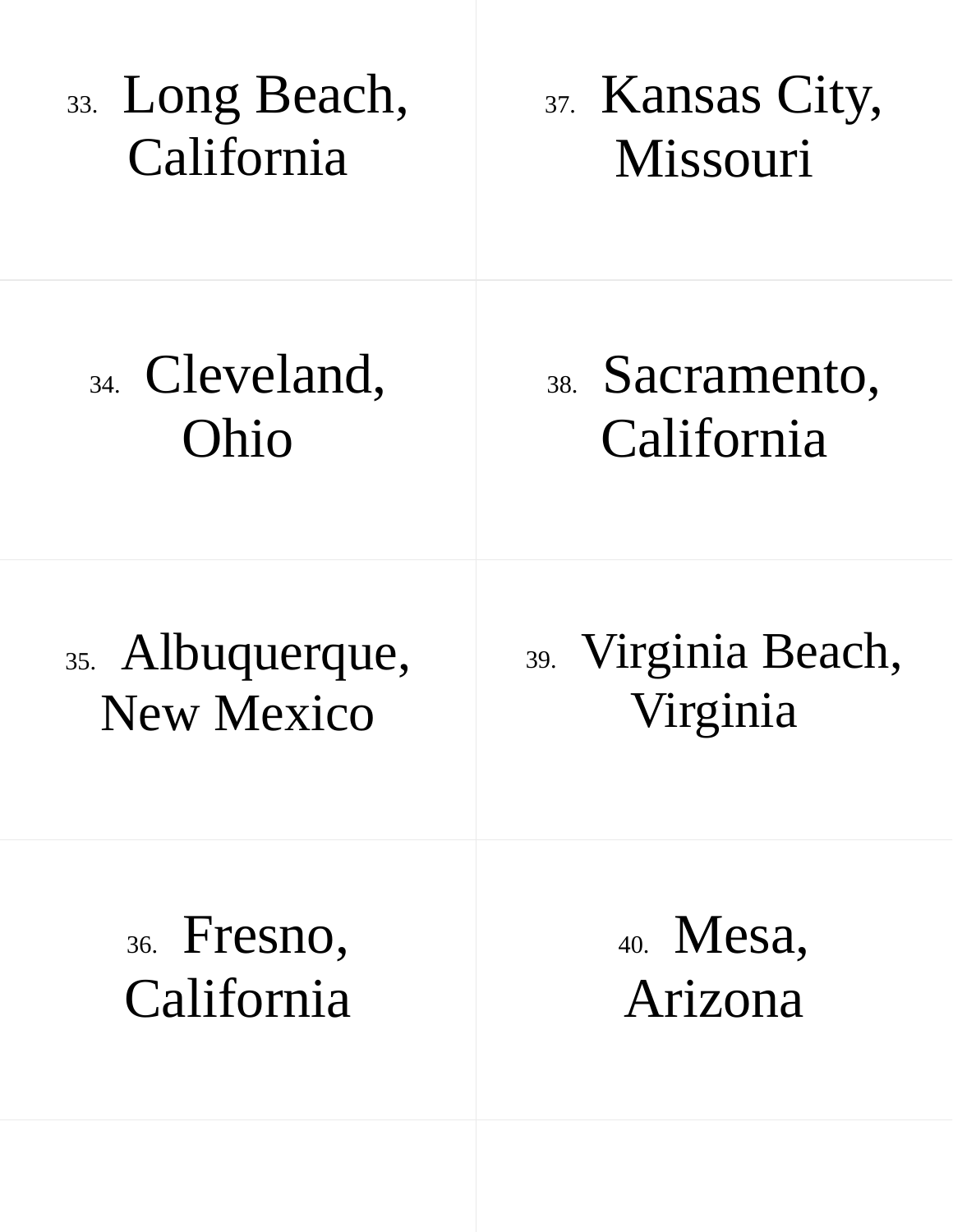41. Atlanta, Georgia 42. Oakland, California 43. Omaha, Nebraska 44. Tulsa, Oklahoma 45. Honolulu, Hawaii 47. Miami, Florida 48. Colorado Springs, Colorado 46. Minneapolis, Minnesota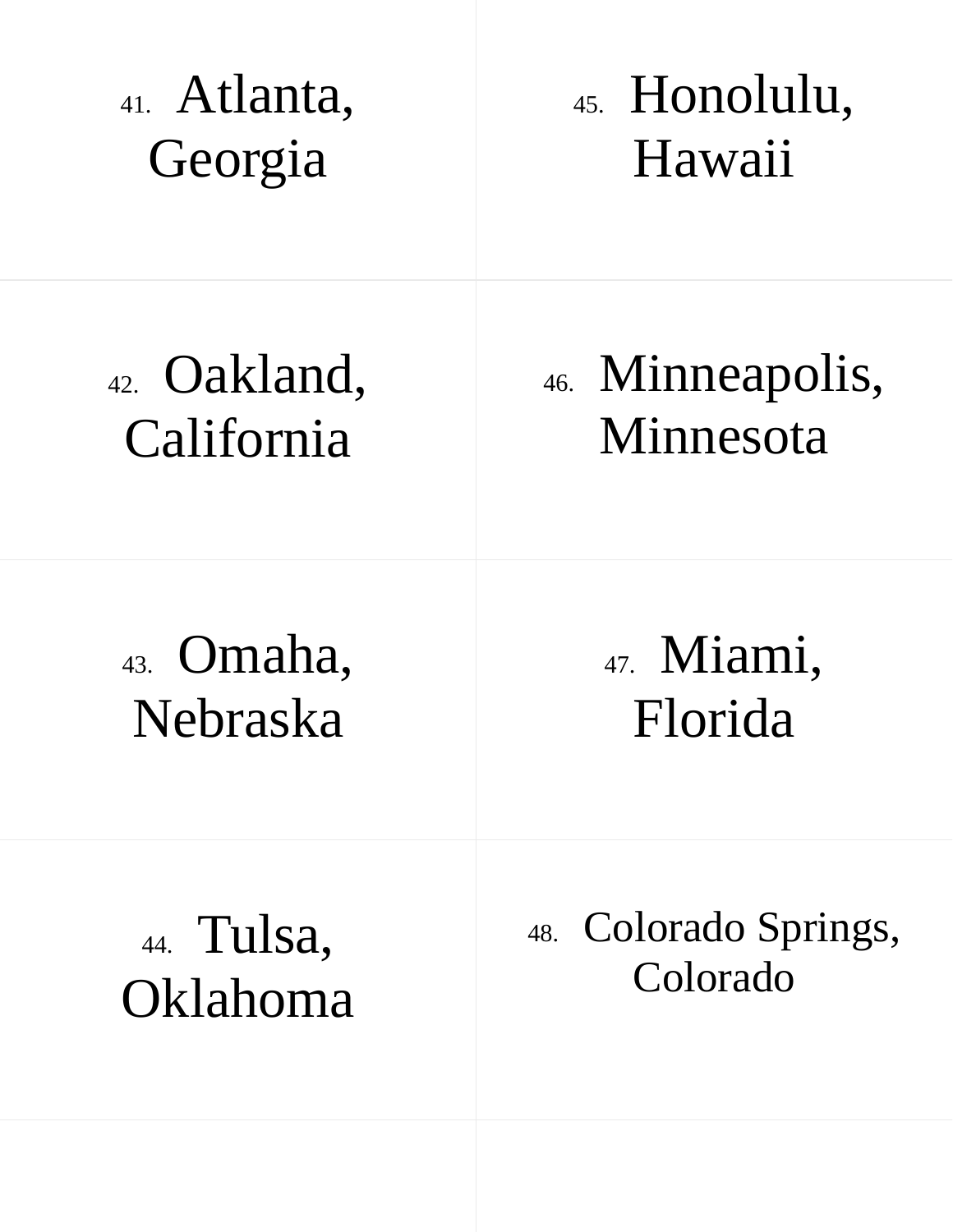49. Wichita, Kansas

# 50. Arlington, Texas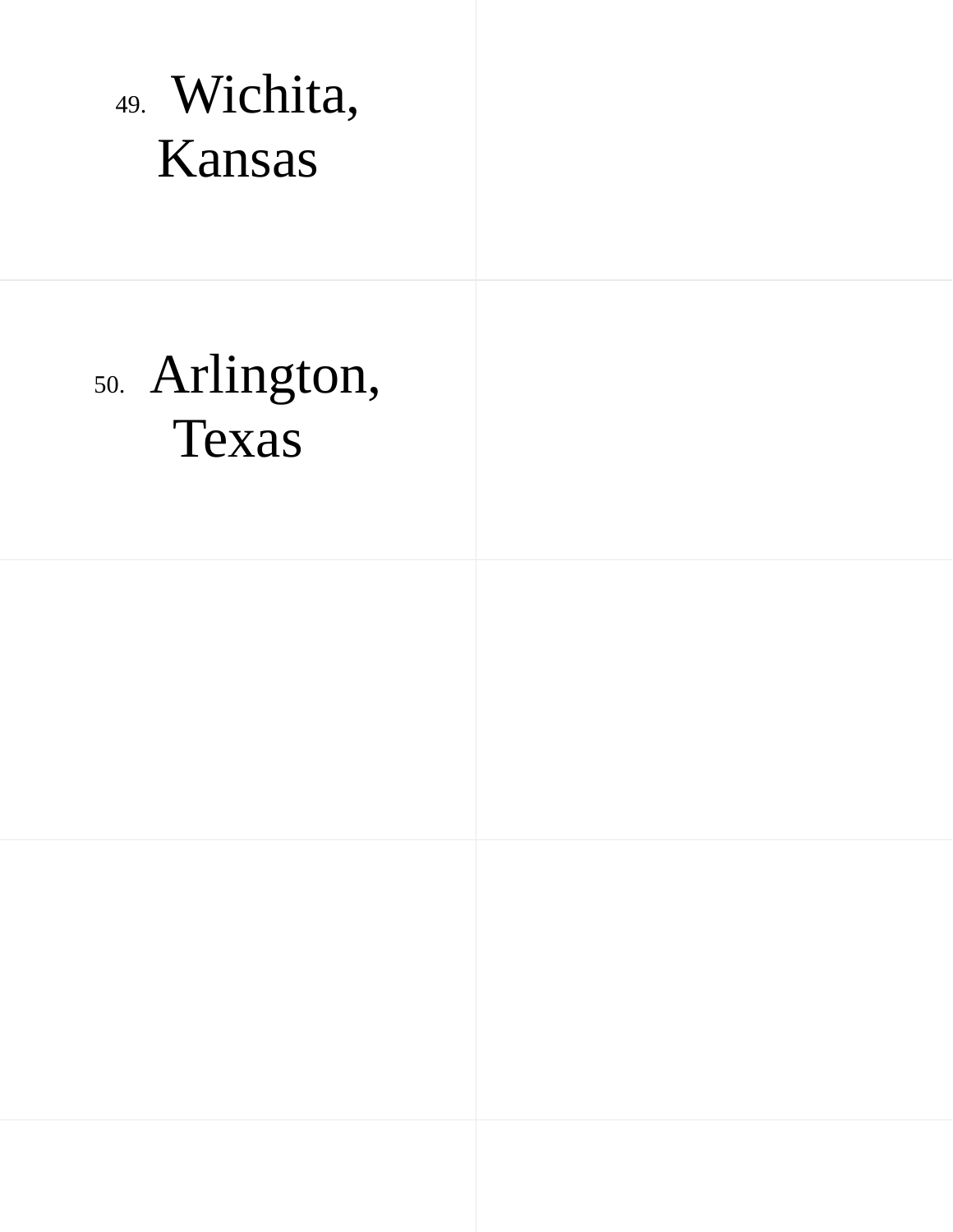#### USA Cities 1-50 USA Cities 1-50

### USA Cities 1-50 USA Cities 1-50

### USA Cities 1-50 USA Cities 1-50

## USA Cities 1-50 USA Cities 1-50